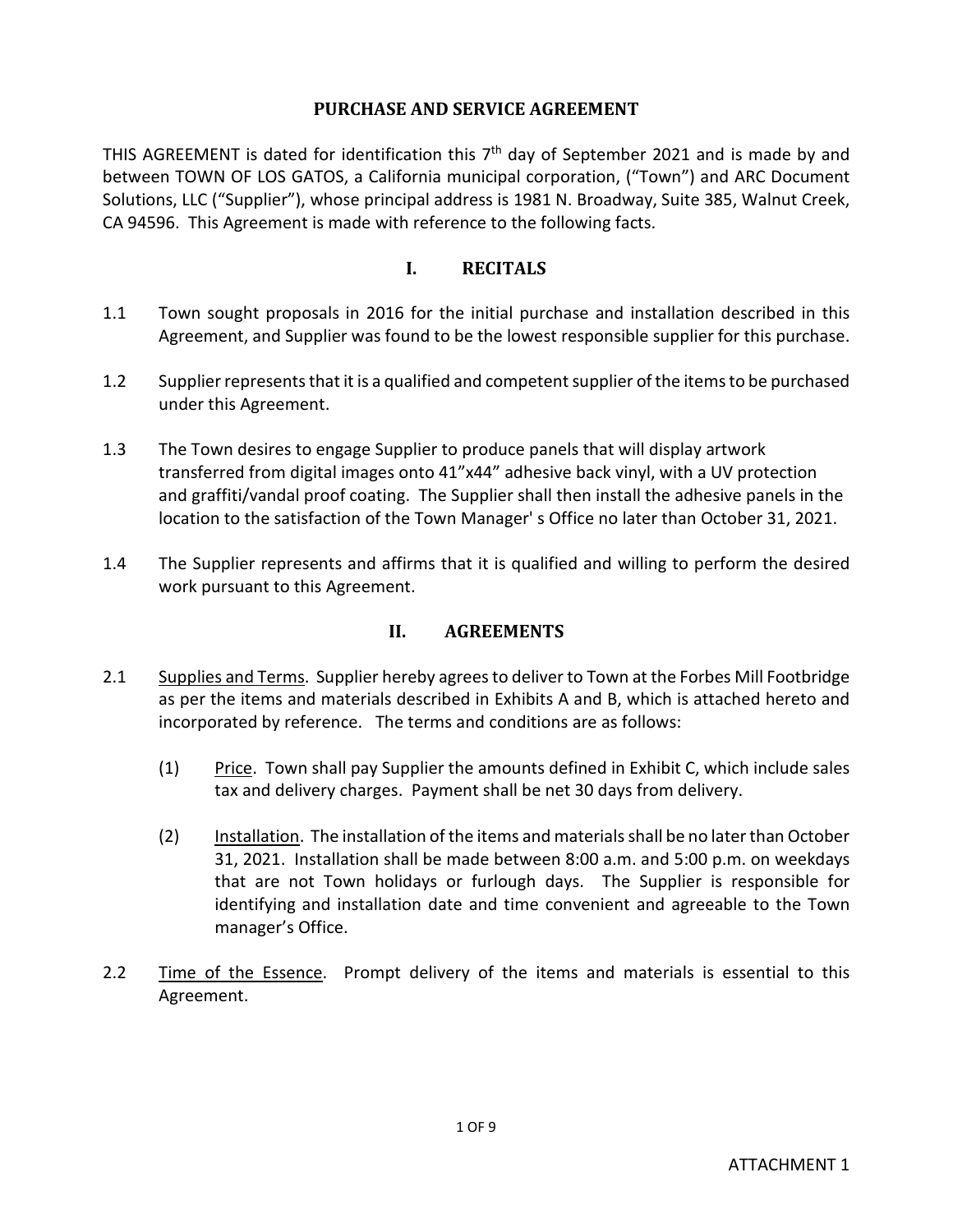- 2.3 Scope of Services. Supplier shall provide services as described in that certain Scope of Work in Exhibits A and B and that certain Proposal sent to the Town on August 6, 2021 which are hereby incorporated by reference and attached as Exhibit C.
- 2.4 Time of Performance. Notwithstanding Section 2.1(2), this agreement will remain in effect until December 31, 2022.
- 2.5 Compliance with Laws. The Supplier shall comply with all applicable laws, codes, ordinances, and regulations of governing federal, state and local laws. Supplier represents and warrants to Town that it has all licenses, permits, qualifications and approvals of whatsoever nature which are legally required for Supplier to practice its profession. Supplier shall maintain a Town of Los Gatos business license pursuant to Chapter 14 of the Code of the Town of Los Gatos.
- 2.6 Sole Responsibility. Supplier shall be responsible for employing or engaging all persons necessary to perform the services under this Agreement.
- 2.7 Information/Report Handling. All documents furnished to Supplier by the Town and all reports and supportive data prepared by the Supplier under this Agreement are the Town's property and shall be delivered to the Town upon the completion of Supplier's services or at the Town's written request. All reports, information, data, and exhibits prepared or assembled by Supplier in connection with the performance of its services pursuant to this Agreement are confidential until released by the Town to the public, and the Supplier shall not make any of the these documents or information available to any individual or organization not employed by the Supplier or the Town without the written consent of the Town before such release. The Town acknowledges that the reports to be prepared by the Supplier pursuant to this Agreement are for the purpose of evaluating a defined project, and Town's use of the information contained in the reports prepared by the Supplier in connection with other projects shall be solely at Town's risk, unless Supplier expressly consents to such use in writing. Town further agrees that it will not appropriate any methodology or technique of Supplier which is and has been confirmed in writing by Supplier to be a trade secret of Supplier.
- 2.8 Compensation. Compensation for the supplies and materials delivered and for supplier's professional services **shall not exceed \$17,130.65** inclusive of all costs. Payment shall be based upon Town approval of each task.
- 2.9 Billing. Billing shall be by invoice within thirty (30) days of the rendering of the services and shall be accompanied by a detailed explanation of the work performed by whom at what rate and on what date. Also, plans, specifications, documents or other pertinent materials shall be submitted for Town review, even if only in partial or draft form.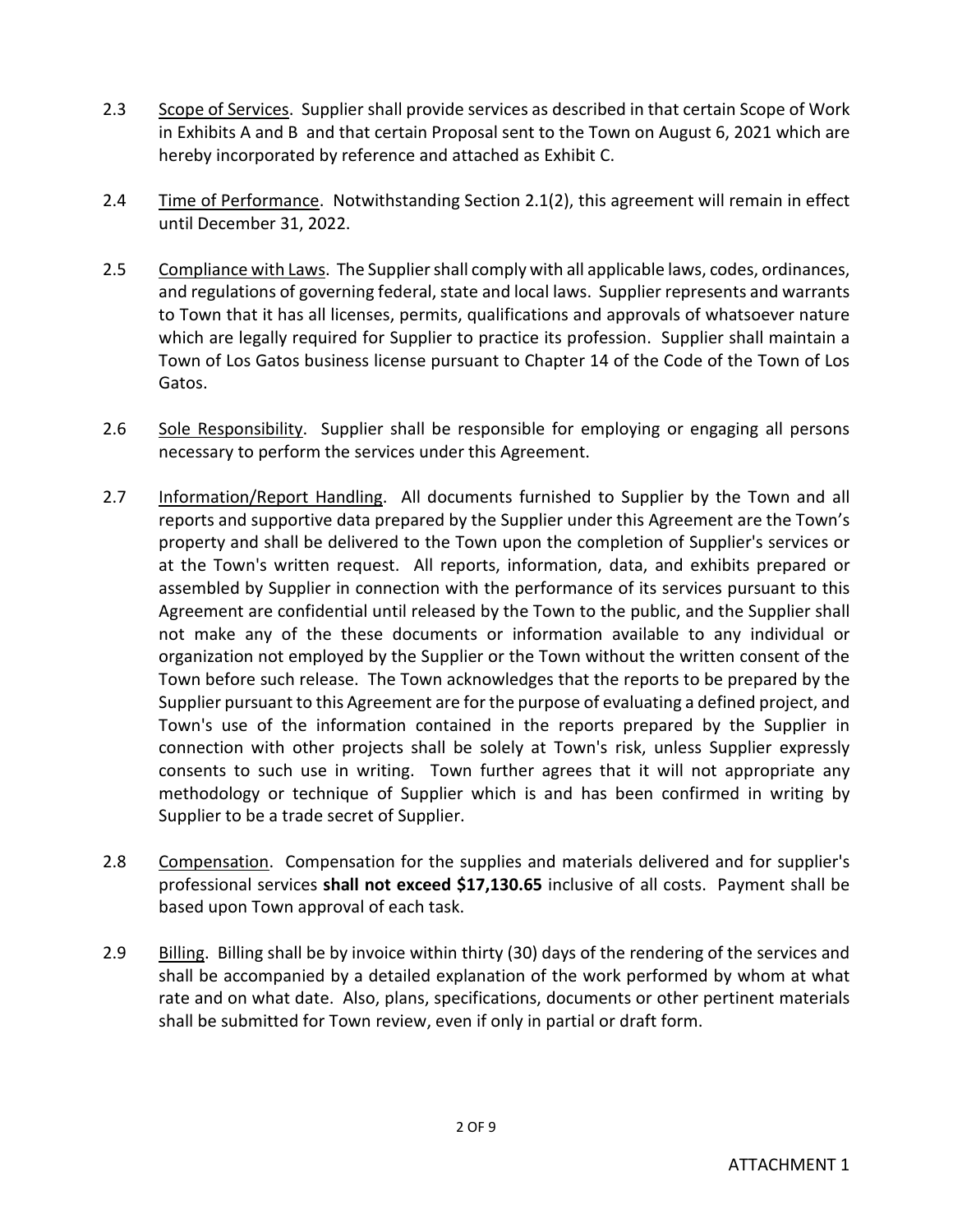Payment shall be net thirty (30) days. All invoices and statements to the Town shall be addressed as follows:

Invoices: Town of Los Gatos Attn: Accounts Payable P.O. Box 655 Los Gatos, CA 95031-0655

- 2.10 Availability of Records. Supplier shall maintain the records supporting this billing for not less than three years following completion of the work under this Agreement. Supplier shall make these records available to authorized personnel of the Town at the Supplier's offices during business hours upon written request of the Town.
- 2.11 Assignability and Subcontracting. The services to be performed under this Agreement are unique and personal to the Supplier. No portion of these services shall be assigned or subcontracted without the written consent of the Town.
- 2.12 Independent Contractor. It is understood that the Supplier, in the performance of the work and services agreed to be performed, shall act as and be an independent contractor and not an agent or employee of the Town. As an independent contractor he/she shall not obtain any rights to retirement benefits or other benefits which accrue to Town employee(s). With prior written consent, the Supplier may perform some obligations under this Agreement by subcontracting, but may not delegate ultimate responsibility for performance or assign or transfer interests under this Agreement. Supplier agrees to testify in any litigation brought regarding the subject of the work to be performed under this Agreement. Supplier shall be compensated for its costs and expenses in preparing for, traveling to, and testifying in such matters at its then current hourly rates of compensation, unless such litigation is brought by Supplier or is based on allegations of Supplier's negligent performance or wrongdoing.
- 2.13 Conflict of Interest. Supplier understands that its professional responsibilities are solely to the Town. The Supplier has and shall not obtain any holding or interest within the Town of Los Gatos. Supplier has no business holdings or agreements with any individual member of the Staff or management of the Town or its representatives nor shall it enter into any such holdings or agreements. In addition, Supplier warrants that it does not presently and shall not acquire any direct or indirect interest adverse to those of the Town in the subject of this Agreement, and it shall immediately disassociate itself from such an interest, should it discover it has done so and shall, at the Town's sole discretion, divest itself of such interest. Supplier shall not knowingly and shall take reasonable steps to ensure that it does not employ a person having such an interest in this performance of this Agreement. If after employment of a person, Supplier discovers it has employed a person with a direct or indirect interest that would conflict with its performance of this Agreement, Supplier shall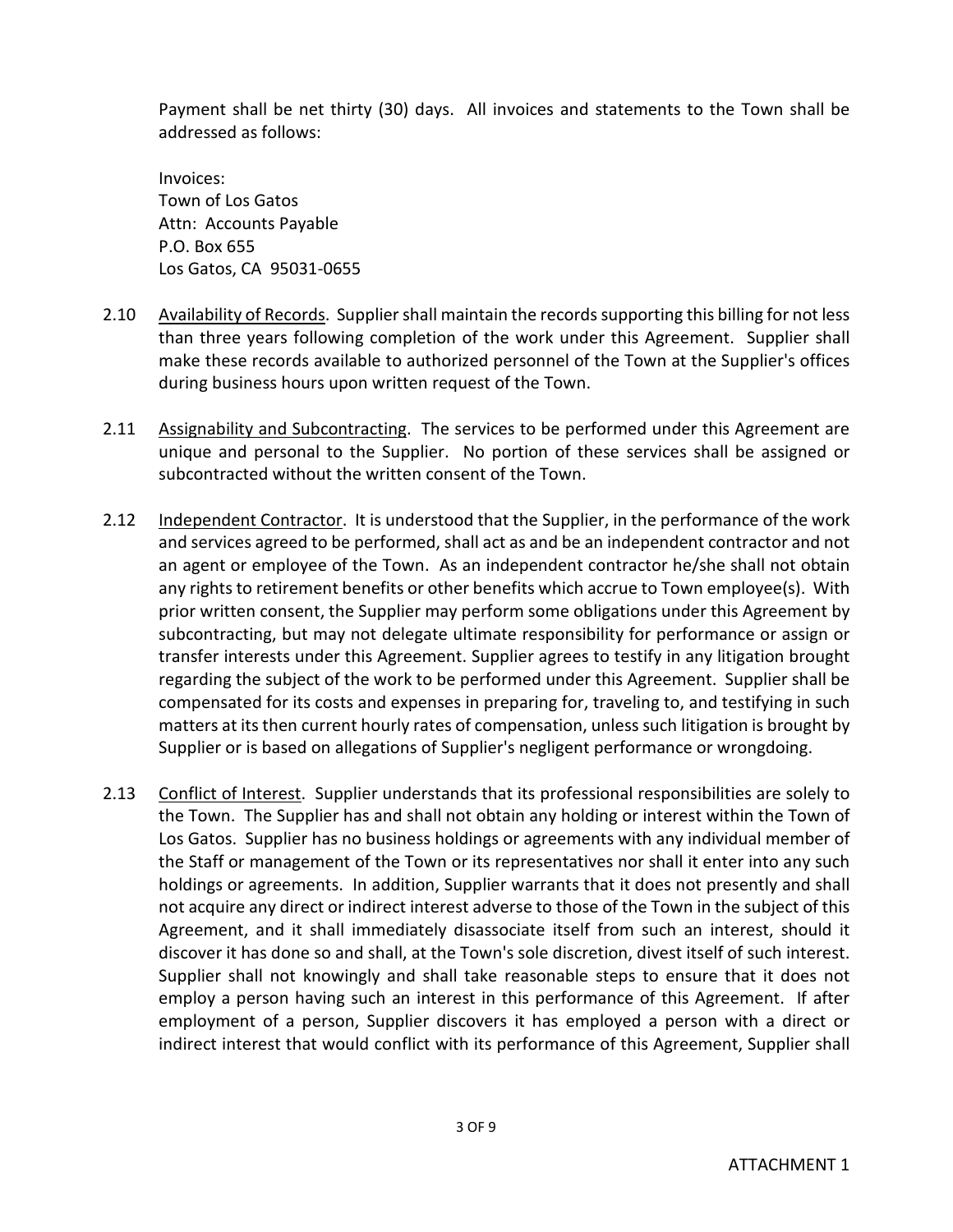promptly notify Town of this employment relationship, and shall, at the Town's sole discretion, sever any such employment relationship.

2.14 Equal Employment Opportunity. Supplier warrants that it is an equal opportunity employer and shall comply with applicable regulations governing equal employment opportunity. Neither Supplier nor its subcontractors do and neither shall discriminate against persons employed or seeking employment with them on the basis of age, sex, color, race, marital status, sexual orientation, ancestry, physical or mental disability, national origin, religion, or medical condition, unless based upon a bona fide occupational qualification pursuant to the California Fair Employment & Housing Act.

# **III. INSURANCE AND INDEMNIFICATION**

- 3.1 Minimum Scope of Insurance:
	- i. Supplier agrees to have and maintain, for the duration of the contract, General Liability insurance policies insuring him/her and his/her firm to an amount not less than: one million dollars (\$1,000,000) combined single limit per occurrence for bodily injury, personal injury and property damage.
	- ii. Supplier agrees to have and maintain for the duration of the contract, an Automobile Liability insurance policy ensuring him/her and his/her staff to an amount not less than one million dollars (\$1,000,000) combined single limit per accident for bodily injury and property damage.
	- iii. Supplier shall provide to the Town all certificates of insurance, with original endorsements effecting coverage. Supplier agrees that all certificates and endorsements are to be received and approved by the Town before work commences.
	- iv. Supplier agrees to have and maintain, for the duration of the contract, professional liability insurance in amounts not less than \$1,000,000 which is sufficient to insure Supplier for professional errors or omissions in the performance of the particular scope of work under this agreement.

## General Liability:

i. The Town, its officers, officials, employees and volunteers are to be covered as insured as respects: liability arising out of activities performed by or on behalf of the Supplier; products and completed operations of Supplier, premises owned or used by the Supplier. This requirement does not apply to the professional liability insurance required for professional errors and omissions.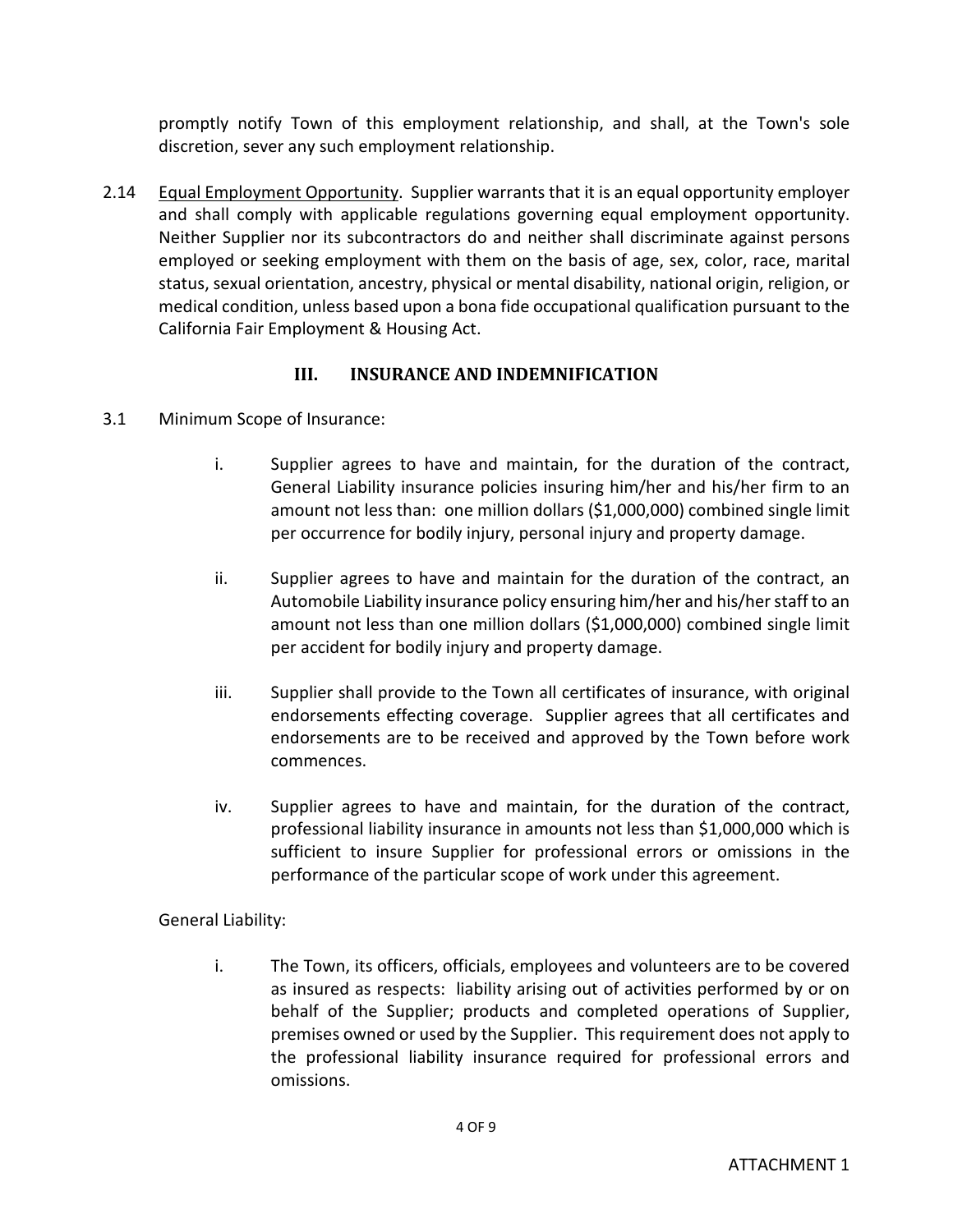- ii. The Supplier's insurance coverage shall be primary insurance as respects the Town, its officers, officials, employees and volunteers. Any insurance or selfinsurances maintained by the Town, its officers, officials, employees or volunteers shall be excess of the Supplier's insurance and shall not contribute with it.
- iii. Any failure to comply with reporting provisions of the policies shall not affect coverage provided to the Town, its officers, officials, employees or volunteers.
- iv. The Supplier's insurance shall apply separately to each insured against whom a claim is made or suit is brought, except with respect to the limits of the insurer's liability.
- 3.2 All Coverages. Each insurance policy required in this item shall be endorsed to state that coverage shall not be suspended, voided, cancelled, reduced in coverage or in limits except after thirty (30) days' prior written notice by certified mail, return receipt requested, has been given to the Town. Current certification of such insurance shall be kept on file at all times during the term of this agreement with the Town Clerk Administrator.
- 3.3 Workers' Compensation. In addition to these policies, Supplier shall have and maintain Workers' Compensation insurance as required by California law and shall provide evidence of such policy to the Town before beginning services under this Agreement. Further, Supplier shall ensure that all subcontractors employed by Supplier provide the required Workers' Compensation insurance for their respective employees.
- 3.4 Indemnification. The Suppliershall save, keep, hold harmless and indemnify and defend the Town its officers, agent, employees and volunteers from all damages, liabilities, penalties, costs, or expenses in law or equity that may at any time arise or be set up because of damages to property or personal injury received by reason of, or in the course of performing work which may be occasioned by a willful or negligent act or omissions of the Supplier, or any of the Supplier's officers, employees, or agents or any sub-contractor.

# **IV. GENERAL TERMS**

- 4.1 Waiver. No failure on the part of either party to exercise any right or remedy hereunder shall operate as a waiver of any other right or remedy that party may have hereunder, nor does waiver of a breach or default under this Agreement constitute a continuing waiver of a subsequent breach of the same or any other provision of this Agreement.
- 4.2 Severability. If any term of this Agreement is held invalid by a court of competent jurisdiction, the remainder of this Agreement shall remain in effect.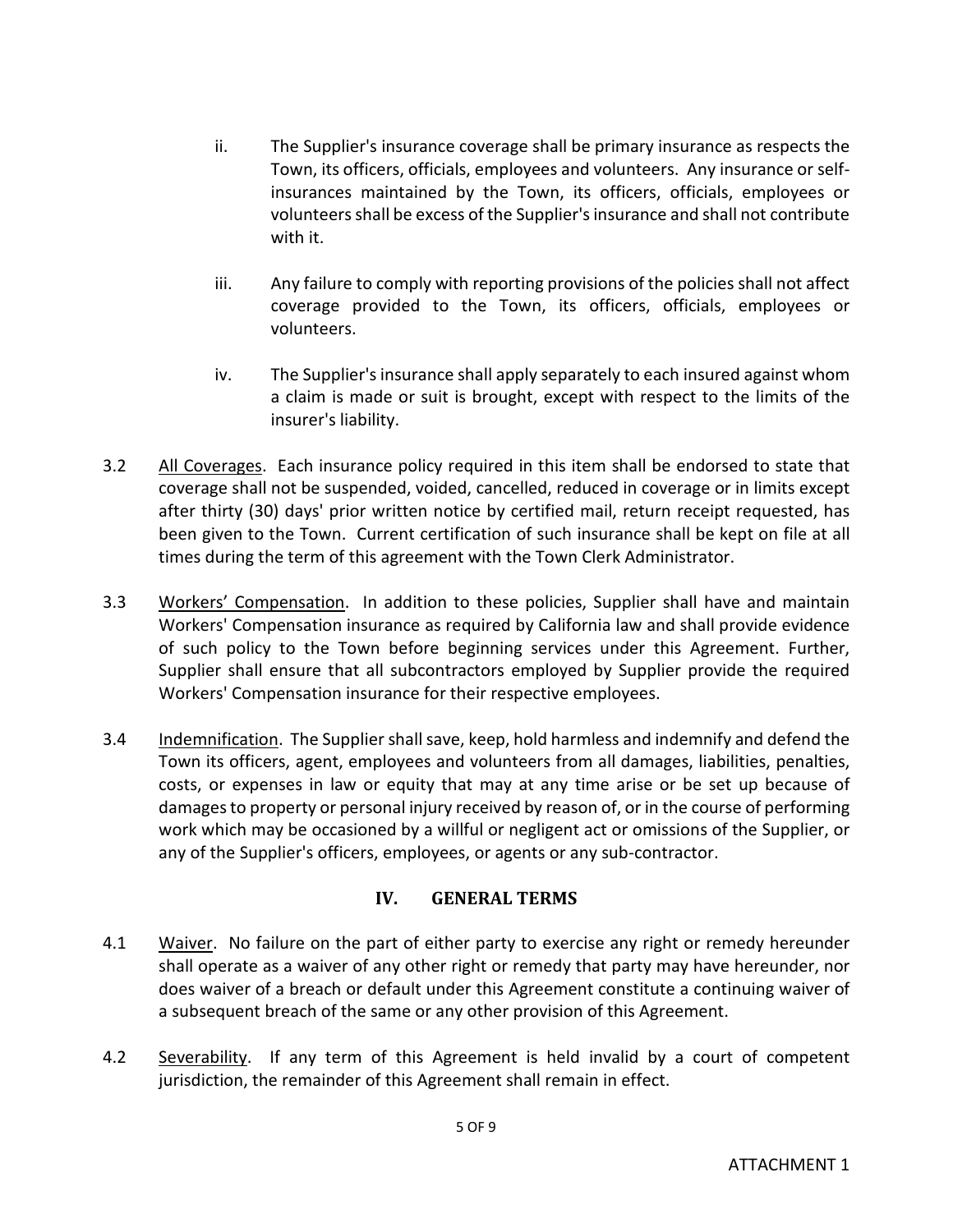- 4.3 Warranty. Supplier shall remedy any defects due to faulty materials and/or workmanship and pay for any damages to other work and/or existing facilities resulting therefrom which shall appear within a period of one year from the date of recording of final acceptance.
- 4.4 Governing Law. This Agreement, regardless of where executed, shall be governed by and construed to the laws of the State of California. Venue for any action regarding this Agreement shall be in the Superior Court of the County of Santa Clara.
- 4.5 Termination of Agreement. The Town and the Supplier shall have the right to terminate this agreement with or without cause by giving not less than fifteen days (15) written notice of termination. In the event of termination, the Supplier shall deliver to the Town all supplies and services scheduled to be delivered to Town within that fifteen (15) day period.
- 4.6 Amendment. No modification, waiver, mutual termination, or amendment of this Agreement is effective unless made in writing and signed by the Town and the Supplier.
- 4.7 Disputes. In any dispute over any aspect of this Agreement, the prevailing party shall be entitled to reasonable attorney's fees, including costs of appeal.
- 4.8 Notices. Any notice required to be given shall be deemed to be duly and properly given if mailed postage prepaid, and addressed to:

| Town of Los Gatos   | <b>ARC Document Solutions, LLC</b> |
|---------------------|------------------------------------|
| Attn: Town Clerk    | Prizcyla Chan, Account Executive   |
| 110 E. Main Street  | 821 Martin Avenue                  |
| Los Gatos, CA 95030 | Santa Clara, CA 95050              |

OR personally delivered to Supplier to such address or such other address as Supplier designates in writing to Town.

4.10 Order of Precedence. In the event of any conflict, contradiction, or ambiguity between the terms and conditions of this Agreement in respect of the Products or Services and any attachments to this Agreement, then the terms and conditions of this Agreement shall prevail over attachments or other writings.

6 OF 9

///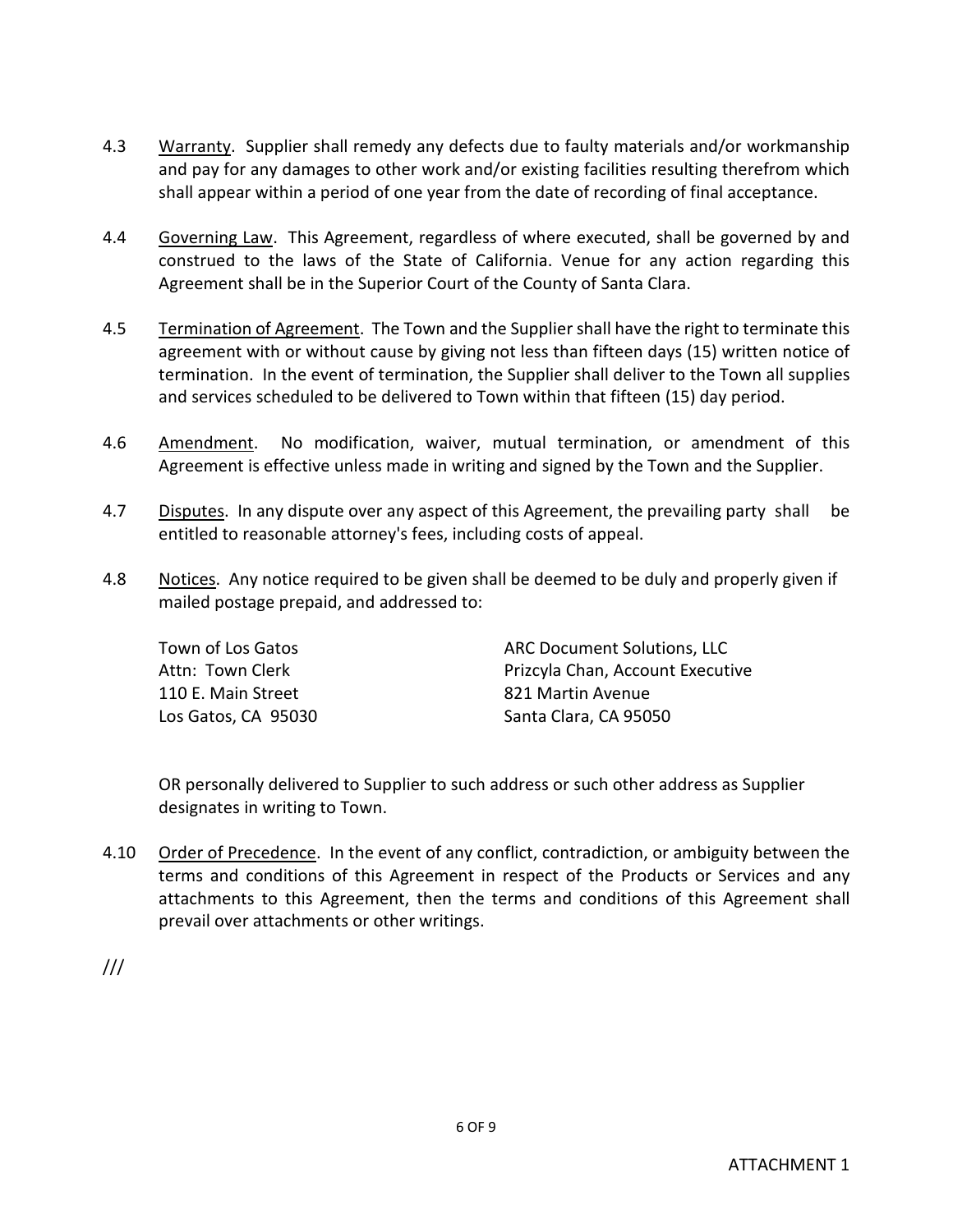4.11 Entire Agreement. This Agreement, including all Exhibits, constitutes the complete and exclusive statement of the Agreement between the Town and Supplier. No terms, conditions, understandings or agreements purporting to modify or vary this Agreement, unless hereafter made in writing and signed by the party to be bound, shall be binding on either party.

IN WITNESS WHEREOF, the Town and Supplier have executed this Agreement.

| Town of Los Gatos by:               | ARC Document Solutions, LLC by: |
|-------------------------------------|---------------------------------|
|                                     |                                 |
| Laurel Prevetti, Town Manager       | By:                             |
| Recommended by:                     |                                 |
|                                     | Title                           |
| Arn Andrews, Assistant Town Manager |                                 |
|                                     |                                 |
| Approved as to Form:                |                                 |
|                                     |                                 |
| Robert Schultz, Town Attorney       |                                 |
|                                     |                                 |
|                                     |                                 |

Attest:

Shelley Neis, MMC, CPMC, Town Clerk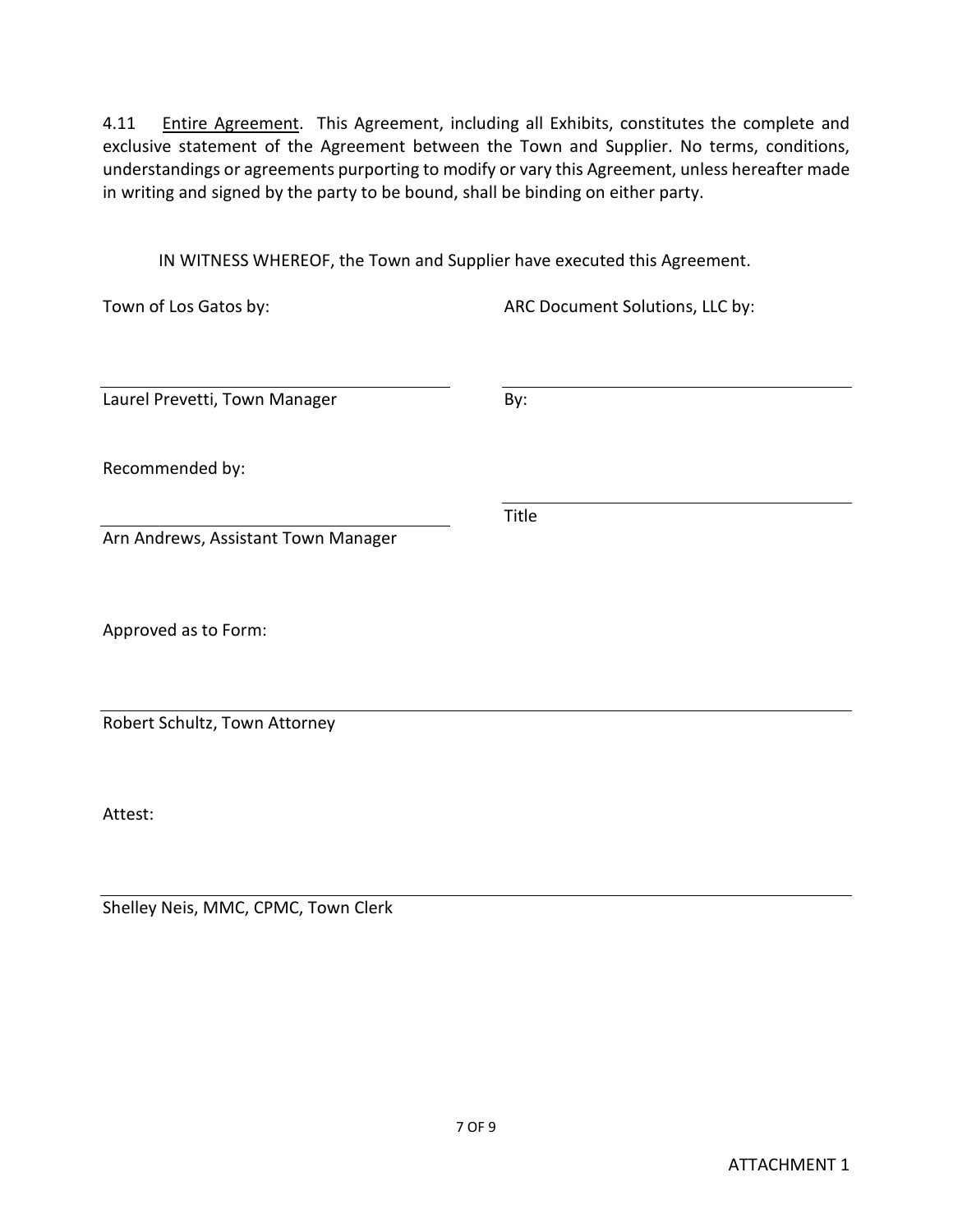### EXHIBIT A

### Scope of Work – Art Panel Production/Installation

Digital photos taken of the artwork will need to be transferred onto a semi-permanent vinyl decal that is for outdoor use with a UV protection and graffiti/vandal proof coating. It is the Town's preference for the panels to have up to a 5-year lifespan. The panels will be 41" x 44" and applied directly to the bridge in an area to be designated by the Town Manager's Office. Only a portion of the bridge's current artwork will be replaced within the scope of this project. Therefore, the vendor shall be responsible to coordinate with the Town on identifying which panels are to be replaced at this time.